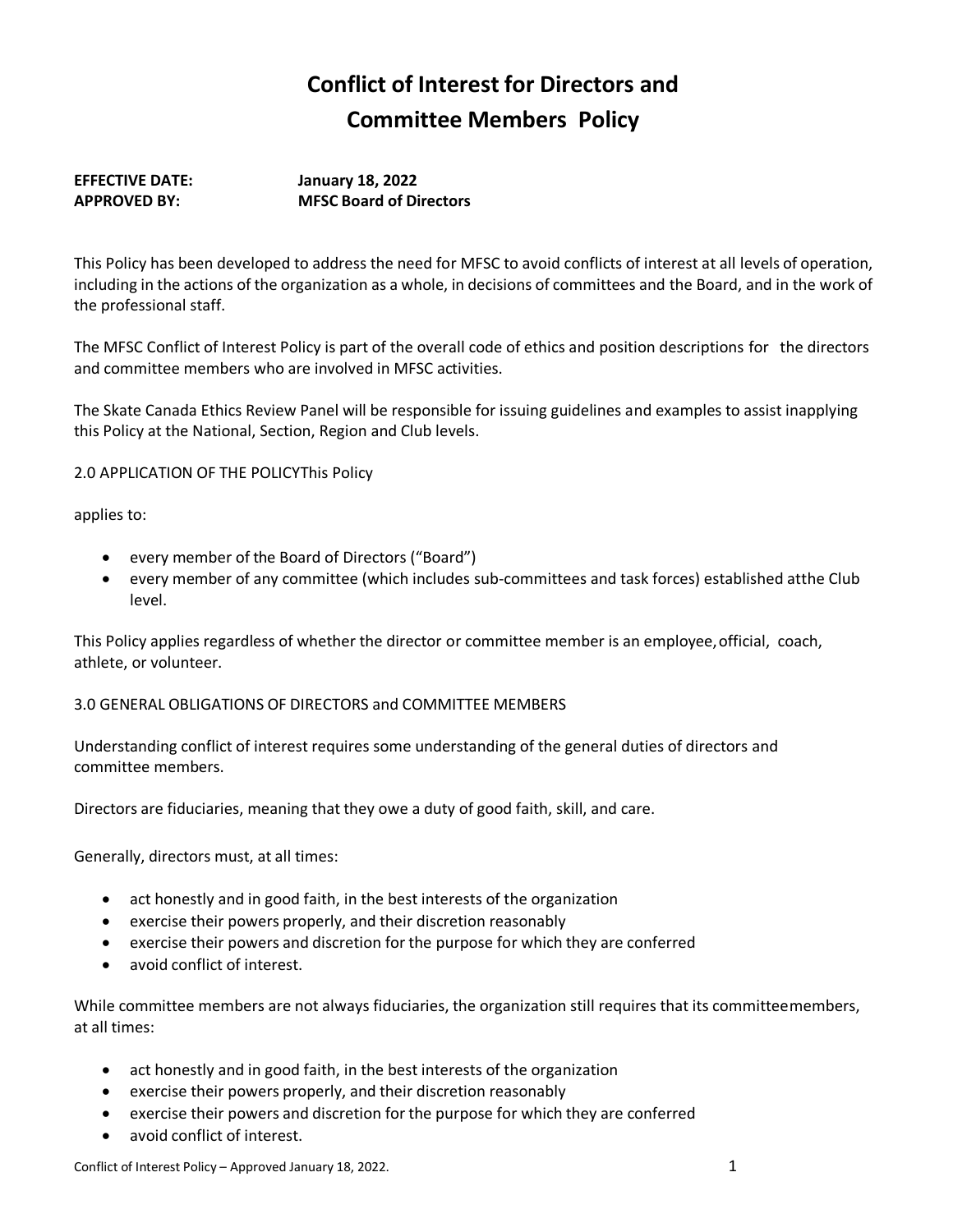The Duty to Act Honestly and in Good Faith - Acting honestly and in good faith means that the director or committee member is not seeking to gain an advantage for him or herself, or for someone else; is not intending to deceive anyone, and is not blindly following the lead of others on the Board or the committee.

The Duty to Properly Exercise Powers - Properly exercising powers conferred on the director or committeemember, means the person is not acting upon some personal "hidden agenda", but is exercising his or her powers for legitimate purposes which serves the best interests of the organization.

The Duty to Avoid Conflicts of Interest - Conflict of interest arises when a person has (or could have) divided loyalties. Directors and committee members owe the organization their undivided loyalty. Therefore, they need to be conscious of the potential for conflict of interest, and they need to act with candour and care in those situations.

"Avoiding" conflict of interest does not mean that a director or committee member will never be in a conflict of interest position - it means that when the person is (or could be) in a conflict of interest position, the situation is recognized and properly handled.

It isimportant to remember that conflicts of interest arise naturally, and often, in ordinary circumstances.There is nothing inherently wrong or illegal about the mere existence of a conflict of interest involving a director or committee member. The mere existence of a conflict of interest does not automatically reflect badly on the integrity of the director or committee member, or the integrity of the Board or the committee.

Conflicts of interest only become problematic if the director or committee member, or the Board or committee, fail to recognize the conflict of interest, or fail to deal with the situation properly.

Avoiding conflict of interest, in the narrow sense, means putting the duty to the organization ahead ofany other interest or duty.

Generally, conflict of interest in this narrow sense arises when the director or committee member (or a person, company, or group associated with the director or committee member ) wants to obtain some benefit (financial, professional, personal, or otherwise) from the organization.

Avoiding conflict of interest, in the broader sense, meansthat the director or committee member must assess his or her views and proposals in light of their benefit to the organization. Every Board or committee membershould contribute his or her unique skills and perspective, andhis or her honest views,to any Board or committee discussion. However, when it comes to decision-making, the person's actionswill be judged in terms of the benefit to the organization as a whole.

For example, a committee member who is a coaching representative is entitled - and expected - to bringthe coaching perspective to the table. However, when that member is called upon to make a committeedecision, he or she must give priority to the best interests of the organization as a whole, even if that means the decision being made is not in the best interests of the coaching "constituency".

Need to Avoid both Actual and Perceived Conflicts of Interest - A conflict of interest may be actual and obvious. Most commonly, this will arise when the director or committee member has a material interest in a proposed contract or transaction to which the organization may be a party.

This material interest may arise directly because the director or committee member is personally involved with the contract or transaction. Or, the material interest may arise more indirectly, because the director or committee member has an employment or investment relationship with the entity dealing with the organization, or because of some family or other personal relationship.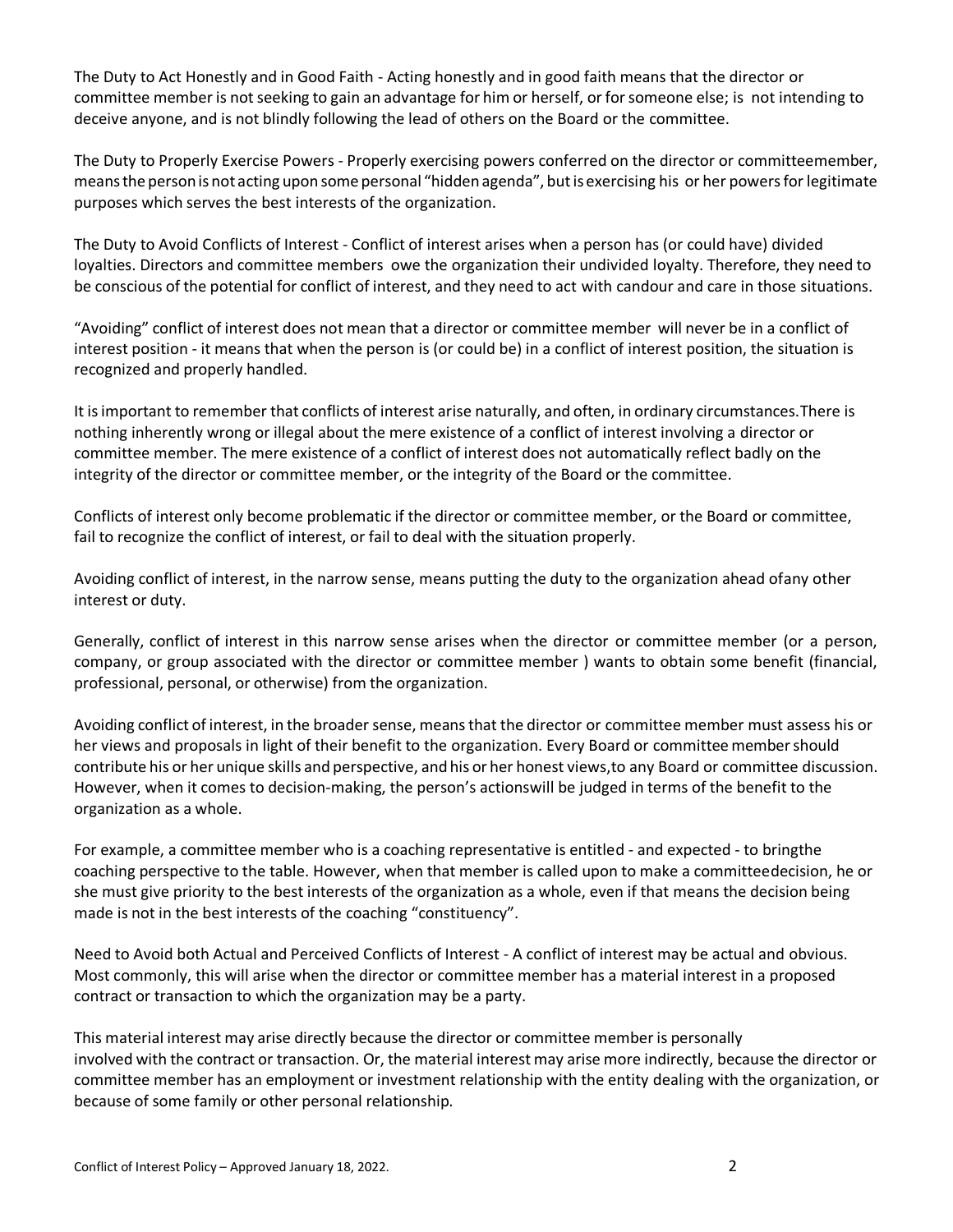Material interest is generally interpreted to mean an interest which is sufficient to result in some benefit - even a minimal one - to the director or committee member. Usually, although not always, that benefit is (directly or indirectly) a financial one.

The corporate and trust laws which govern MFSC and other organizations impose certain disclosure obligations on a director who is in any way, whether directly or indirectly, interested in any contract or proposed contract with the organization. Those same laws require the director abstain from any discussion, debate and vote related to the contract or proposed contract.

There can be serious legal consequences when such "legal" conflicts of interest are not properly handled.For example, the decision about the contract may be vulnerable to court challenge, and insurance protection under Directors and Officers (D&O) insurance may be placed in jeopardy, if an undeclared conflict leads to a lawsuit.

Sometimes, even though there may be no "legal" conflict of interest, there is still potential for the reasonable perception of a conflict of interest, when viewed from the perspective of an objective outsideobserver.

For example, if a committee is considering which skaters to nominate to a list for skater development sessions, and one of the skaters belongs to the same club as one of the members, an objective outside observer might expect the committee member to be biased toward that skater. In that case, even if thecommittee member in fact has no actual bias, there is a potential for the perception of a conflict of interest. Whether the perception is reasonable or not in a given situation will depend on the facts and circumstances, including what is "at stake" in the decision being considered.

Again, there can be serious consequences when a reasonable perception of a conflict of interest exists, and the situation is not properly handled. The integrity of the Board or committee may be undermined,and their decision may also be vulnerable to court challenge, if the conflict is not properly handled.

For all of these reasons, the rules set out below for awareness, disclosure, objective review, and resolutionof disputes must be followed by all directors or committee members.

#### 4.0 AWARENESS

All directors and committee members must be vigilant to identify:

- whether they have any material interest in the contract or transaction which is being considered by the Board or the committee ("legal conflict of interest")
- whether, even if there is no legal conflict of interest, there is some other factor which does, or could, prevent them from exercising objective judgment ("potential conflict of interest")
- whether, even if there is no potential conflict of interest, there is some other factor which mightgive an objective outside observer a reasonable basis to perceive that the director or committee member might not exercise objective judgment ("reasonably perceived conflict of interest").

#### 5.0 DISCLOSURE

Generally - A director or committee member who is employed by, performing services for or has a financial interest in any business enterprise doing business with or seeking to do business with MFSC has a general and ongoing duty to disclose that interest in writing to MFSC.

Legal Conflict of Interest - Where a director or committee member has a legal conflict of interest, the person must disclose that interest as soon as possible to MFSC by completing a Declaration of Conflict of Interest in the form set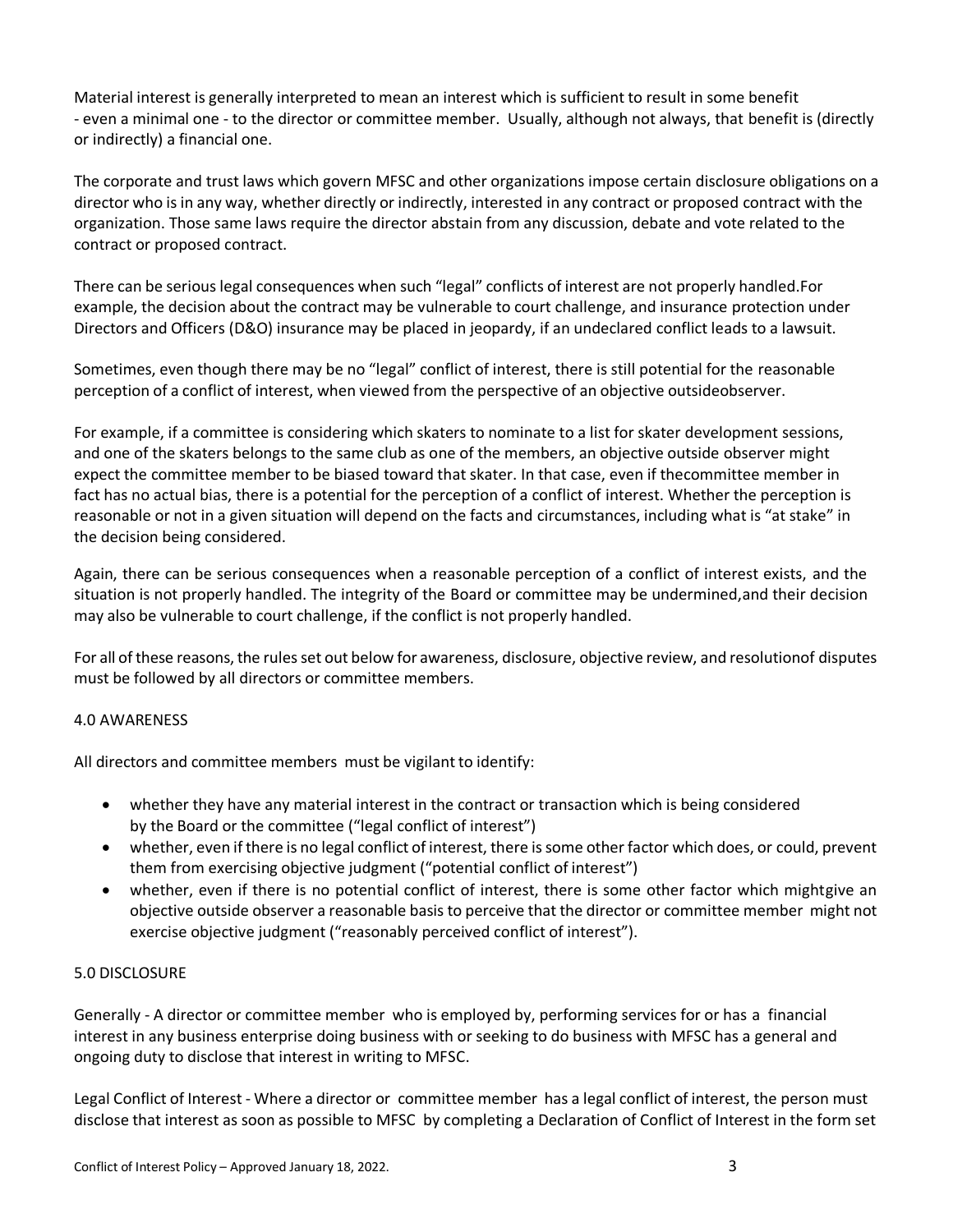out in Appendix "A" to this Policy, and submitting it to:

- the President of the Board or his/her designate (in the case of directors)
- the Committee Chair (in the case of committee members)
- the Executive Committee (in the case of a President of the Board).

The nature of the interest must be disclosed in sufficient detail to allow the other directors or committee members to understand what the interest is and how far it goes.

Potential or Perceived Conflict of Interest - Where a director or committee member has a potential conflict of interest, or there is some basis for a perceived conflict of interest, the person must at least disclose that interest to the Board or the committee, in sufficient detail to allow the other directors or committee members to understand what the interest is and how far it goes.

#### 6.0 OBJECTIVE REVIEW

Objective review meansthat only those directors or committee members who are objective anddisinterested can participate in a decision being made by the Board or committee.

When a director or committee member:

- has disclosed a conflict of interest in a matter
- is found, as a result of the Resolution Process, to have a legal, potential or reasonably perceivedconflict of interest in a matter
- then that director or committee member is not "disinterested" and must not participate in or influence the discussion, debate, or vote relating to the matter.

Where a decision/directions regarding the conflict of interest is obtained under the Resolution Process,the decision/directions must be implemented.

In many circumstances, it will be appropriate that the director or committee member who has the conflict of interest physically removes him or herself from the room, while the particular matter is being discussed, debated and voted upon.

The minutes of the Board or committee meeting should record the director's or committee member's absence from the discussion and debate, and his or her abstention from any related votes (or compliance with the decision/directions obtained under the Resolution Process, as the case may be).

## 7.0 RESOLUTION OF DISPUTES

Once a dispute about a possible conflict of interest arises, the applicable Resolution Process should be initiated as soon as possible to determine what actions should be taken to address the possible conflict. The time frames to be followed must be reasonable, in all the circumstances.

#### 7.1 RESOLUTION PROCESS

For disputes which arise at the Club level, the director or committee member must first seek the assistance of the Club President or his or her designate to resolve the dispute. If a resolution is not possible, then the Resolution Process below will apply.

a) The recipient of the Declaration of Conflict of Interest form shall consult with the Club Investigative Committee consisting of 3 members (President or Vice-President, one non-executive board member, and